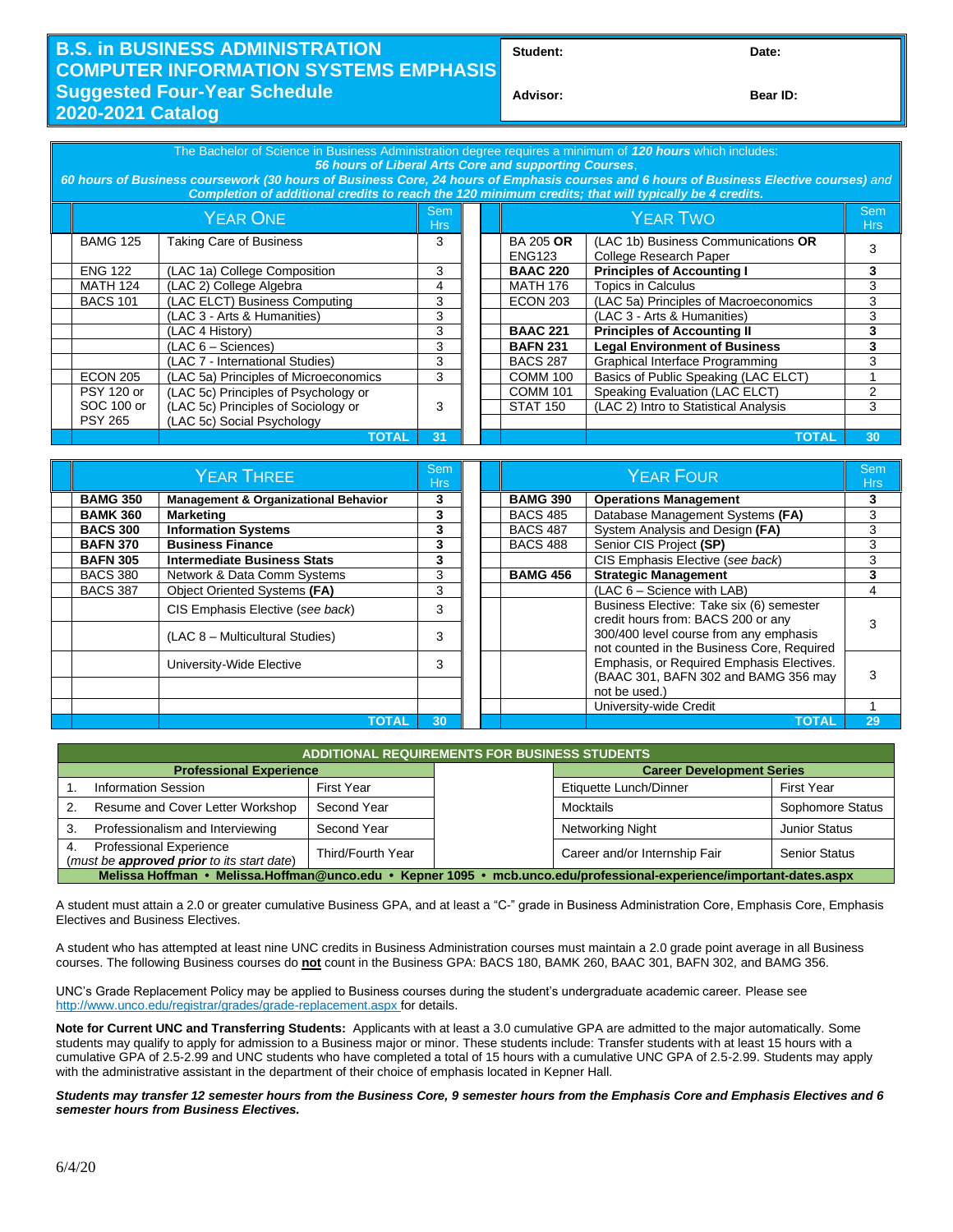| <b>MCB UNDERGRADUATE COURSE PREREQUISITES: 2020-2021 CATALOG</b><br>Students must meet course prerequisites as stated in the current UNC catalog.    |                                                      |                                                                                                  |                                                                                                                                                                                                                   |                                                                                                                                                                                                  |  |  |  |  |  |
|------------------------------------------------------------------------------------------------------------------------------------------------------|------------------------------------------------------|--------------------------------------------------------------------------------------------------|-------------------------------------------------------------------------------------------------------------------------------------------------------------------------------------------------------------------|--------------------------------------------------------------------------------------------------------------------------------------------------------------------------------------------------|--|--|--|--|--|
| Check the catalog each semester you register to make certain you meet requirements.<br>A grade of "C-" or better is required in all business courses |                                                      |                                                                                                  |                                                                                                                                                                                                                   |                                                                                                                                                                                                  |  |  |  |  |  |
| <b>BUSINESS CORE: 30 CREDIT HOURS</b><br>Take all courses in the following list.                                                                     |                                                      |                                                                                                  |                                                                                                                                                                                                                   |                                                                                                                                                                                                  |  |  |  |  |  |
|                                                                                                                                                      |                                                      |                                                                                                  | A student may transfer a maximum of 12 semester credit hours of the Business Core to UNC                                                                                                                          |                                                                                                                                                                                                  |  |  |  |  |  |
| Course #                                                                                                                                             | <b>Course Title</b>                                  |                                                                                                  | <b>Prerequisites</b>                                                                                                                                                                                              | <b>Prerequisite Course Title/Notes</b>                                                                                                                                                           |  |  |  |  |  |
|                                                                                                                                                      | <b>Professional Experience</b>                       |                                                                                                  | 1. Information Session<br>2. Resume & Cover Letter Workshop<br>3. Professionalism & Interviewing Workshop                                                                                                         | Professional Experience must be pre-approved by<br>Professional Experience Coordinator<br>Melissa.Hoffman@unco.edu                                                                               |  |  |  |  |  |
| <b>BAAC 220</b>                                                                                                                                      | Principles of Accounting I                           |                                                                                                  | <b>BACS 101</b><br>At least 24 credit hours completed                                                                                                                                                             | Business Computing with a minimum grade of "C-"                                                                                                                                                  |  |  |  |  |  |
| <b>BAAC 221</b>                                                                                                                                      | Principles of Accounting II                          |                                                                                                  | <b>BACS 101</b><br><b>BAAC 220</b><br>Sophomores or above                                                                                                                                                         | Business Computing with a minimum grade of "C-"<br>Principles of Accounting I with minimum grade of "C-"                                                                                         |  |  |  |  |  |
| <b>BAFN 231</b>                                                                                                                                      | <b>Legal Environment of Business</b>                 |                                                                                                  | None                                                                                                                                                                                                              |                                                                                                                                                                                                  |  |  |  |  |  |
| <b>BAMG 350</b>                                                                                                                                      | Management & Organizational Behavior                 |                                                                                                  | 45 completed credits or above                                                                                                                                                                                     |                                                                                                                                                                                                  |  |  |  |  |  |
| <b>BAMK 360</b>                                                                                                                                      | Marketing                                            |                                                                                                  | 45 completed credits or above                                                                                                                                                                                     |                                                                                                                                                                                                  |  |  |  |  |  |
| <b>BACS 300</b>                                                                                                                                      | <b>Information Systems</b>                           |                                                                                                  | <b>BACS 101</b><br>or CS 101<br>or CS 120<br>45 completed credits or above                                                                                                                                        | <b>Business Computing</b><br>or Introduction to Computer Science<br>or Computer Programming                                                                                                      |  |  |  |  |  |
| <b>BAFN 305</b>                                                                                                                                      | <b>Intermediate Business Statistics</b>              |                                                                                                  | <b>BACS 101</b><br><b>STAT 150</b><br>MATH 176 or MATH 131<br>Juniors or above                                                                                                                                    | Business Computing (may be taken concurrently)<br>Intro to Statistical Analysis<br>Topics in Calculus or Calculus I<br>BAFN 305 should be taken prior to enrolling in any 400lv                  |  |  |  |  |  |
| <b>BAFN 370</b>                                                                                                                                      | <b>Business Finance</b>                              |                                                                                                  | <b>BAAC 221</b><br><b>MATH 124</b><br><b>STAT 150</b><br><b>ECON 203</b><br><b>ECON 205</b><br>Juniors or above                                                                                                   | business course.<br>Principles of Accounting II<br>College Algebra<br>Intro to Statistical Analysis<br>Principles of Macroeconomics<br>Principles of Microeconomics                              |  |  |  |  |  |
| <b>BAMG 390</b>                                                                                                                                      | <b>Operations Management</b>                         |                                                                                                  | <b>BACS 101</b><br><b>STAT 150</b><br><b>Business Majors only</b><br>Juniors or above                                                                                                                             | <b>Business Computing</b><br>Introduction to Statistical Analysis                                                                                                                                |  |  |  |  |  |
| <b>BAMG 456</b>                                                                                                                                      | <b>Strategic Management</b>                          |                                                                                                  | <b>BAFN 370</b><br><b>BAMG 350</b><br><b>BAMK 360</b><br><b>Business Majors only</b><br>Senior standing                                                                                                           | Business Finance with a minimum grade of "C-"<br>Management with a minimum grade of "C-"<br>Marketing with a minimum grade of "C-"                                                               |  |  |  |  |  |
|                                                                                                                                                      |                                                      |                                                                                                  | <b>COMPUTER INFORMATION SYSTEMS EMPHASIS: 24 semester credit hours total.</b><br>A maximum of 9 semester credits in 300/400-level Required Emphasis Credits can be transferred from other four-year institutions. |                                                                                                                                                                                                  |  |  |  |  |  |
|                                                                                                                                                      |                                                      |                                                                                                  | Required Emphasis Courses: 18 semester credit hours                                                                                                                                                               |                                                                                                                                                                                                  |  |  |  |  |  |
|                                                                                                                                                      |                                                      |                                                                                                  | Take all courses in the following list. A grade of "C-" or better is required in each course.                                                                                                                     |                                                                                                                                                                                                  |  |  |  |  |  |
| Course #                                                                                                                                             | <b>Course Titles</b>                                 |                                                                                                  | <b>Prerequisites</b>                                                                                                                                                                                              | <b>Prerequisite Course Titles/Notes</b>                                                                                                                                                          |  |  |  |  |  |
| <b>BACS 287</b>                                                                                                                                      | Graphical Interface Programming                      |                                                                                                  | Business Majors/Minors & SE Majors only                                                                                                                                                                           |                                                                                                                                                                                                  |  |  |  |  |  |
| <b>BACS 380</b>                                                                                                                                      | Networking and Data Communications Systems           |                                                                                                  | Business Majors/Minors & SE Majors only<br>Juniors or above                                                                                                                                                       |                                                                                                                                                                                                  |  |  |  |  |  |
| <b>BACS 387</b>                                                                                                                                      | Object Oriented System Development (FA)              |                                                                                                  | <b>BACS 287</b><br>Business Majors/Minors & SE Majors only<br>Juniors or above                                                                                                                                    | Graphical Interface Programming                                                                                                                                                                  |  |  |  |  |  |
| <b>BACS 485</b>                                                                                                                                      | Database Management Systems (FA)                     | <b>BACS 287</b><br><b>BACS 300</b><br>Business Majors/Minors & SE Majors only<br>Senior standing |                                                                                                                                                                                                                   | Graphical Interface Programming<br><b>Information Systems</b>                                                                                                                                    |  |  |  |  |  |
| <b>BACS 487</b>                                                                                                                                      | Systems Analysis and Design (FA)                     |                                                                                                  | <b>BACS 287</b><br><b>BACS 300</b><br>CIS emphasis students, CIS Minors, & SE Majors only<br>Senior standing                                                                                                      | Graphical Interface Programming<br><b>Information Systems</b>                                                                                                                                    |  |  |  |  |  |
| <b>BACS 488</b>                                                                                                                                      | Senior CIS Project (SP)                              |                                                                                                  | BACS 387 or CS 350<br><b>BACS 487</b><br>Business Majors/Minors & SE Majors only<br>Senior standing                                                                                                               | Object Oriented System Development or Software Engineering I with<br>minimum grade of "C-"<br>Systems Analysis and Design with minimum grade of "C-"                                             |  |  |  |  |  |
| Required Elective Emphasis Courses: 6 semester credit hours                                                                                          |                                                      |                                                                                                  |                                                                                                                                                                                                                   |                                                                                                                                                                                                  |  |  |  |  |  |
|                                                                                                                                                      |                                                      |                                                                                                  | Take two courses from the following list. A grade of "C-" or better is required in each course.                                                                                                                   |                                                                                                                                                                                                  |  |  |  |  |  |
| Course #<br><b>BACS 350</b>                                                                                                                          | <b>Course Titles</b><br>Intermediate Web Development |                                                                                                  | <b>Prerequisites</b><br><b>BACS 200</b>                                                                                                                                                                           | <b>Prerequisite Course Titles/Notes</b><br>Web Design and Development for Small Business                                                                                                         |  |  |  |  |  |
| <b>BACS 371</b>                                                                                                                                      | Introduction to Computer Forensics                   |                                                                                                  | None                                                                                                                                                                                                              |                                                                                                                                                                                                  |  |  |  |  |  |
| <b>BACS 382</b>                                                                                                                                      | <b>Information Security</b>                          |                                                                                                  | <b>BACS 380</b>                                                                                                                                                                                                   | Networking & Data Communications Systems                                                                                                                                                         |  |  |  |  |  |
| <b>BACS 383</b>                                                                                                                                      | Designing User Experiences                           |                                                                                                  | <b>BACS 200</b><br>BACS 287 or CS 200<br>Juniors or above                                                                                                                                                         | Web Design and Development for Small Business with minimum<br>grade of "C-"<br>Graphical Interface Programming or Object-Oriented Analysis, Design<br>and Programming with minimum grade of "C-" |  |  |  |  |  |
| <b>BACS 385</b>                                                                                                                                      | Fundamentals of Project Management                   |                                                                                                  | Juniors or above                                                                                                                                                                                                  |                                                                                                                                                                                                  |  |  |  |  |  |
| <b>BACS 392</b>                                                                                                                                      | Systems Platforms & Network Development              |                                                                                                  | <b>BACS 380</b><br>Business Majors/Minors only<br>Juniors or above                                                                                                                                                | Networking & Data Communications Systems with minimum grade of<br>"С-"                                                                                                                           |  |  |  |  |  |
| <b>BACS 495</b>                                                                                                                                      | Special Topics in CIS                                |                                                                                                  | Business Majors/Minors only<br>Juniors or above                                                                                                                                                                   |                                                                                                                                                                                                  |  |  |  |  |  |